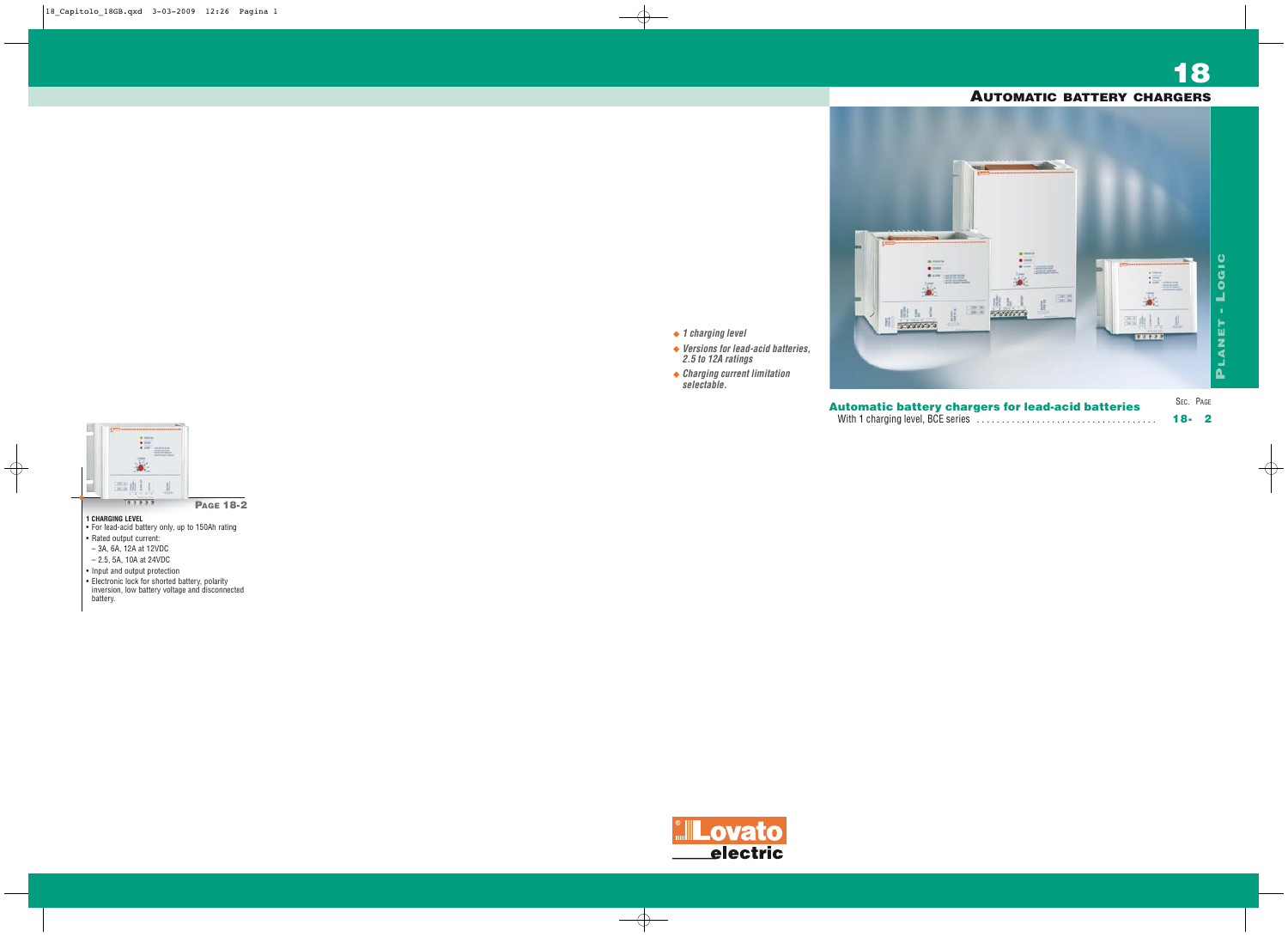## **18-2**

# Automatic battery chargers **for lead-acid batteries**



## **1 charging level**



**31 BCE 0312 31 BCE 2V524**









| Order code        | Rated<br>output<br>current | Rated<br>output<br>voltage<br>DC | Qty<br>per<br>pkg | Wt    |  |  |
|-------------------|----------------------------|----------------------------------|-------------------|-------|--|--|
|                   | [A]                        | [V]                              | $n^{\circ}$       | [kg]  |  |  |
| 1 charging level. |                            |                                  |                   |       |  |  |
| 31 BCE 0312       | 3                          |                                  | 1                 | 1.900 |  |  |
| 31 BCE 0612       | 6                          | 12                               | 1                 | 4.750 |  |  |
| 31 BCE 1212       | 12                         |                                  | 1                 | 8.600 |  |  |
|                   |                            |                                  |                   |       |  |  |

| 31 BCE 2V524 | 2.5 | 24 | 1.900 |
|--------------|-----|----|-------|
| 31 BCE 0524  | 5   |    | 4 925 |
| 31 BCE 1024  | 10  |    | 9.550 |



### **General characteristics**

Controlled diode devices for use in civil and industrial systems.

Suitable for small and medium rated batteries (up to 150Ah) at 1 charging level.

- Protections:
- Mains input fuse (except for BCE 2V5 and BCE 03) – Battery output fuse
- Electronic lock in case of short circuit on battery terminals, battery polarity inversion, low voltage across battery poles (<0.5 Ue) and disconnected battery – Alarm output:
- Negative static, NPN transistor for BCE2V5 and BCE03 • Relay for BCE05, BCE06, BCE10 and BCE12.
- Indications:
- Power on
- Charge  $(1 > 0.2 \text{ lc})$
- Alarm for protection tripping.

#### **Operational characteristics**

- Auxiliary supply voltage: 220-240VAC ±10%, 50/60Hz ±5%
- Charging current:  $30-100%$  le adjustable<br>
Charging cycle: in accordance with DIN 4
- Charging cycle: in accordance with DIN 41773 standards
- Current limitation
- Degree of protection: IP00<br>– Clamping screw terminal b
- **–** Clamping screw terminal block with captive screws: • Removable for BCE03 and BCE2V5
- Fixed for BCE05, BCEO6, BCE10 and BCE12.

| <b>Type</b>      | Maximum power<br>consumption<br>dissipation fuse |     | <b>Mains</b> | Output<br>fuse |
|------------------|--------------------------------------------------|-----|--------------|----------------|
|                  | [VA]                                             | [W] | [A]          | [A]            |
|                  |                                                  |     |              |                |
| <b>BCE 0312</b>  | 117                                              | 24  |              | 6.3            |
| <b>BCE 0612</b>  | 222                                              | 46  | 4            | 12.5           |
| <b>BCE 1212</b>  | 400                                              | 73  | 6.3          | 25             |
|                  |                                                  |     |              |                |
| <b>BCE 2V524</b> | 166                                              | 26  |              | 6.3            |
| <b>BCE 0524</b>  | 317                                              | 40  |              | 12.5           |

# BCE 1024 610 66 6.3 25

### **Certifications and compliance**

Certifications obtained: GOST. Compliant with standards: IEC/EN 60335-2-29.

**18**